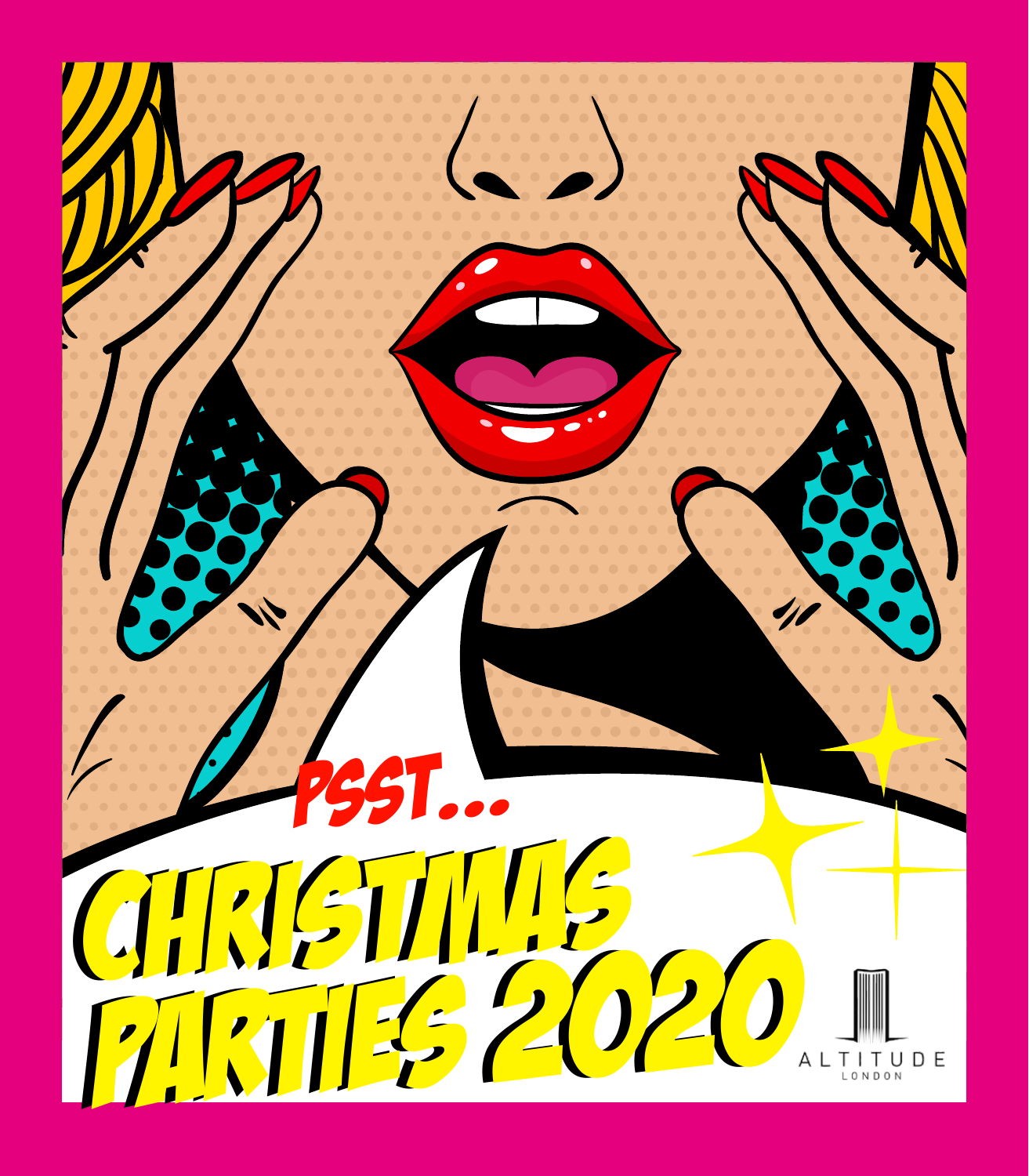WOW!





The excitement begins as you ride<br>up 29 floors to reach your evening's<br>destination – the gleaming white<br>wonderland of Altitude 360.<br>Think dazzling all-white floors and walls plus he excitement begins as you ride up 29 floors to reach your evening's destination – the gleaming white wonderland of Altitude 360. sleek, contemporary furnishings. Our very special London party venue guarantees a

## Venue: Altitude 360 Venue: Altitude 360 White Christmas London Party

magical night! You'll be welcomed with a cold glass of fizz and spectacular panoramic views of the glittering city skyline. Raise your glasses with the London Eye and stately Westminster as an impressive background. Next up, you'll be treated to mouth-watering cuisine by Private Food Design. Choose a divine three-course feast for elegant, sit-down affairs. If the laughter is still in full flow after dinner, simply refresh everyone's glasses and linger at your table. However, the music may be calling. Our top London SKYBAR DJ plays all night with a sensational light show. After adventures? Kit yourself out with props at the Photo Booth and have some hilarious snaps taken. At the night's close, a tasty survivor's breakfast is served. Merry Christmas!

Or, create a Christmas party buzz with live food stations serving global delights – go for ontrend bowl food (five options) or sizzling street food (five options). Of course, there'll be a delicious dessert served too. And did we mention the generous all-inclusive bar?

We've been creating outstanding Christmas parties and events for many years. So this season, make it a special one and hold it at Altitude London. With our three incredible venues, Altitude 360, Skyloft and Reels, your guests are guaranteed to be left mesmerised by our incredible views and outstanding service. We have a number of menu packages and extra touches to choose from to make your event a truly memorable one.

> To book call **0845 500 2929** or email **events@altitudelondon.com**

WELCOME NEED A CHOOSE your LOCATION.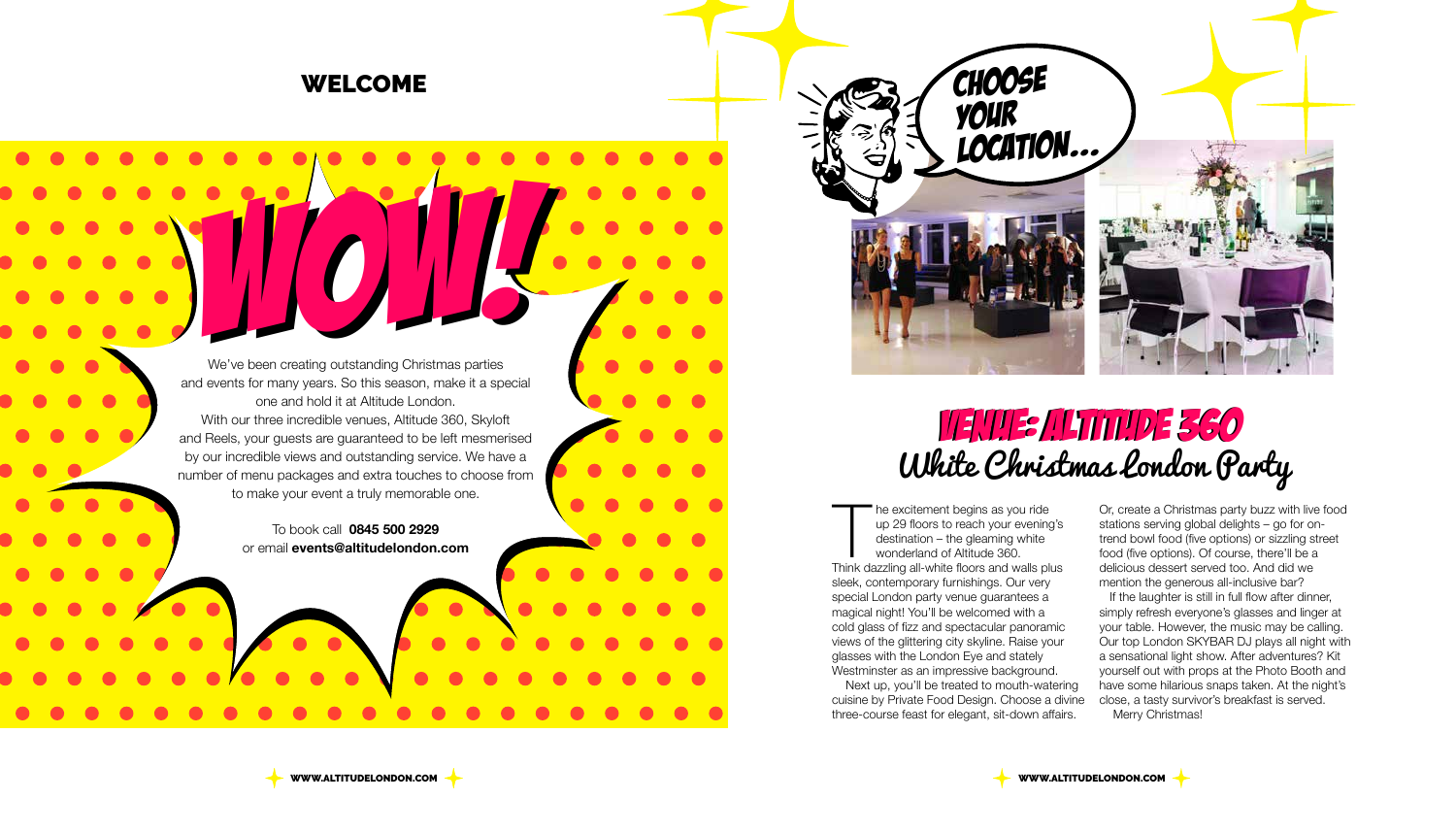![](_page_2_Picture_10.jpeg)

![](_page_2_Picture_11.jpeg)

![](_page_2_Picture_13.jpeg)

et the Christmas magic unfold with a<br>traditional gathering that Charles Dicken<br>would be proud of. Travel high above the<br>streets of old London town (28 storeys t<br>be precise) and step into the crackling warmth et the Christmas magic unfold with a traditional gathering that Charles Dickens would be proud of. Travel high above the streets of old London town (28 storeys to of our brick-walled den. Cosy nooks with plush seating and rustic wooden floors beckon you into this charming London party venue. As you sip on the welcome-glass of chilled prosecco – wander over to the vast windows. Gaze out at the flowing Thames, Westminster and the London Eye and soak up the capital's distinguished history, all laid before you.

When the dinner bell rings, ladies – pick up your skirts, and gentlemen – straighten your

## Venue: Skyloft Venue: REELS Venue: Skyloft Ye Olde London Christmas Party

cold flute of fizz starts the Christmas<br>
party here! Claim your glass when yo<br>
step inside this sleek bar space<br>
Surrounded by sparkling seasonal décor, you party here! Claim your glass when you step inside this sleek bar space **l** located right next to the Thames. and your companions are in for a night of good cheer. Now that the bubbles have whetted your appetite, it's time to feast. Help yourself to three varieties of tasty bowl food, whipped up by the top chefs at Private Food Design. The two-hour all-inclusive bar means the drinks flow as freely as the laughter. So enjoy yourselves with wine, beer and soft drinks – cheers! After you've dined, the dancefloor beckons. No one can resist our SKYBAR DJ's skills! Pull your friends to their feet and throw those shapes under a spectacular light show. This is indeed a night to remember, so don't forget a session in the photo booth. Dress up in the props provided and get yourself a seasonal souvenir. As the evening ends, you'll be rewarded with a sayoury survivor's breakfast. It's all part of the fun at this top London party venue – where better to celebrate the season?

cravats! It's time to saunter to the elegantly dressed tables. Please be seated to feast on three sumptuous courses, expertly created by Private Food Designs. Alternatively, there's the mouth-watering option of live food stations for an unforgettable Christmas party. Pick spicy street food delights (five dishes) or finger-lickin' bowl food (five dishes). Old-fashioned hospitality abounds with a free-flowing, all-inclusive bar.

Now, let us dance! Our talented SKYBAR DJ spins the finest tunes for merrymaking so a good time shall be had by all. For souvenirs, gather your friends for Photo Booth snaps. 'Tis the season to be jolly!

![](_page_2_Picture_7.jpeg)

## LOCATIONS LOCATIONS

![](_page_2_Picture_1.jpeg)

## Venue: REELS London Christmas Parties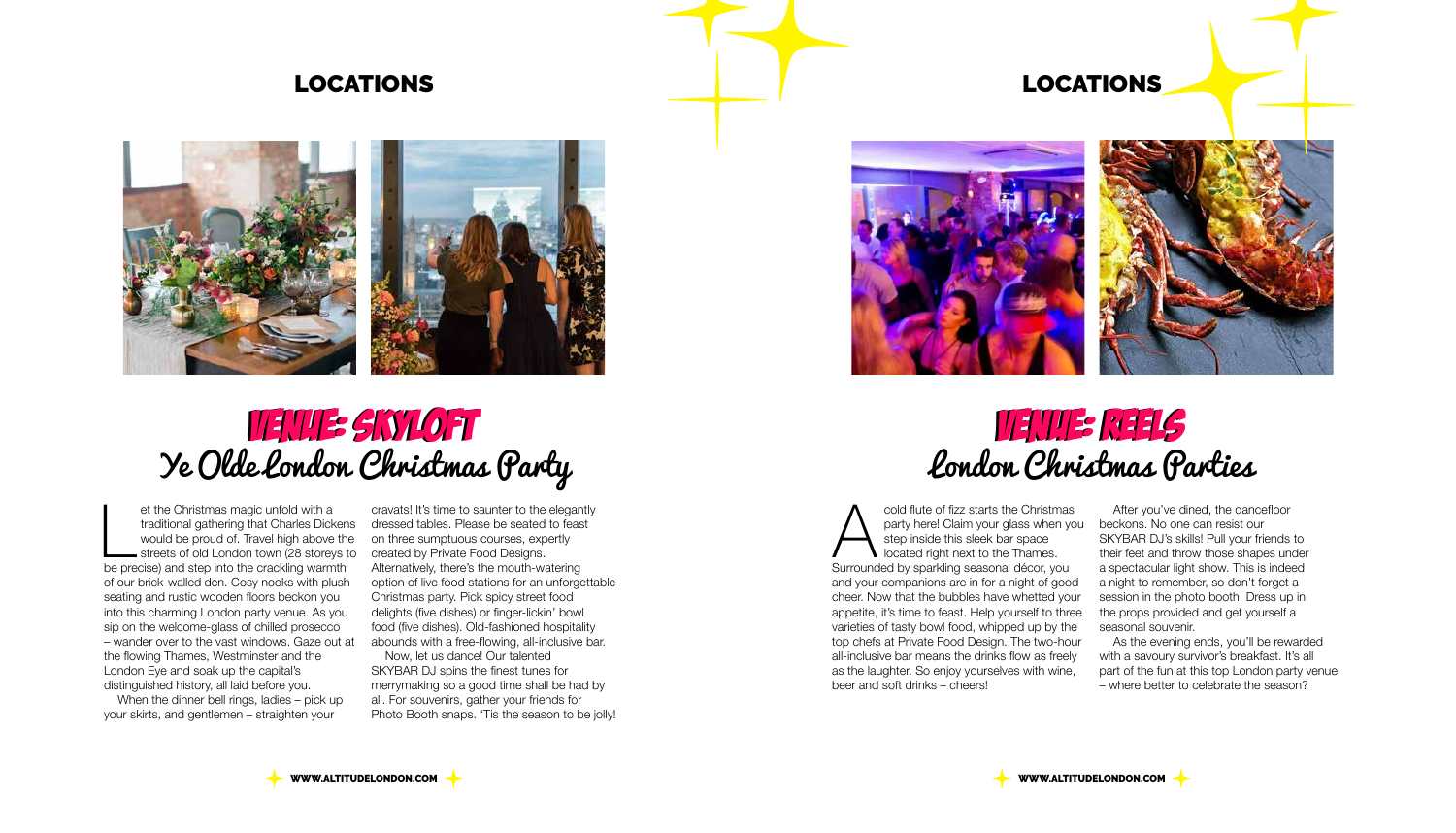![](_page_3_Picture_46.jpeg)

CHOOSE THE

PACKAGE

PERFECT PARTY

![](_page_3_Picture_47.jpeg)

![](_page_3_Picture_49.jpeg)

![](_page_3_Picture_0.jpeg)

# Seated Fine Dining Christmas

## £140 + VAT PER PERSON

- Exclusive venue access from 18:30-00:00
- Prosecco reception
- Canapés Reception
- Exceptional three course fine dining
- Open Bar all night
- Top London SKYBAR DJ with requests
- State-of-the-art light show, dance floor
- Photo booth experience
- Retro Sweet Treats
- Survivors Breakfast
- Use of your table(s) for the duration
- Fabulous table settings and crackers
- Full event management and venue manager
- Event security and medic
- Fully staffed cloakroom

## Bowl/Street Food Christmas

## £110 + VAT PER PERSON

- 2 hours beer, wine and soft drinks
- Top London SKYBAR DJ with requests
- State-of-the-art light show, dance floor
- Photo booth experience
- Retro Sweet Treats
- Full event management and venue manager
- Event security
- Fully staffed cloakroom
- Exclusive Venue access from 18.30-23.00
- Canapés
- 3 x drinks tokens per person
- Top London SKYBAR DJ with requests
- State-of-the-art light show, dance floor
- Full event management and venue manager
- Event security
- Fully staffed cloakroom

## (Level 1 only) **Standing** Canapés Lite £50 + VAT PER PERSON

- Exclusive venue access from 18.30-00.00
- Prosecco reception
- Canapés Reception
- Bowl food or Street food
- Open Bar all night
- Top London SKYBAR DJ with requests
- State-of-the-art light show, dance floor
- Photo booth experience
- Retro Sweet Treats
- Survivors Breakfast
- Full event management and venue manager
- Event security and medic
- Fully staffed cloakroom

## Standing Bowl/ Street Food Lite

## £85 + VAT PER PERSON

- Exclusive Venue access from 18.30-00.00
- Prosecco Reception
- Bowl Food

 $\bullet$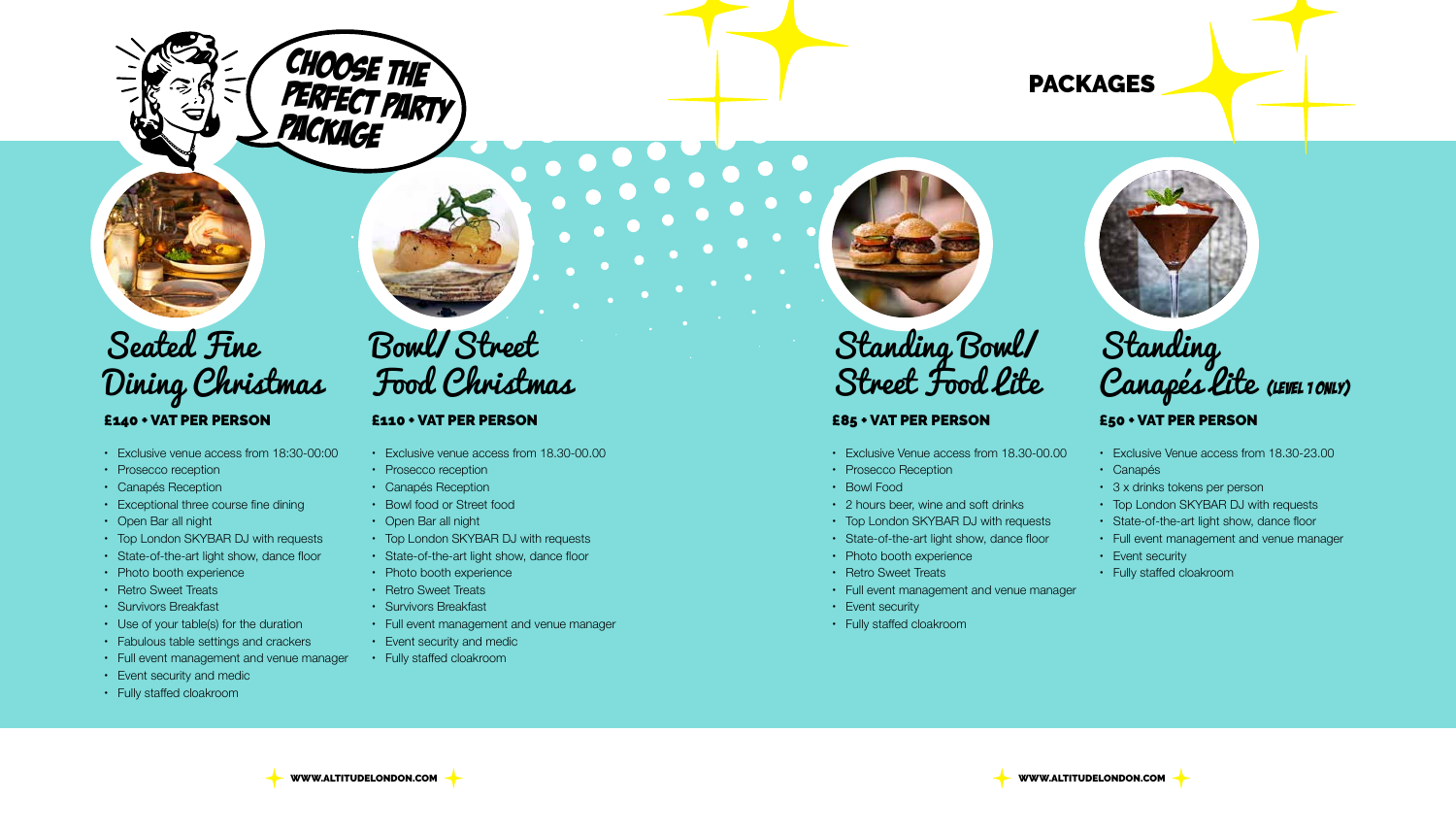![](_page_4_Picture_24.jpeg)

![](_page_4_Picture_25.jpeg)

**JERUSALEM ARTICHOKE SOUP** served with crispy shallots, toasted ficelle and chestnut butter  $(V)$   $(D)$   $(G)$ 

SERVED HOT **PAN SEARED SCALLOPS** served with chestnut velouté, apple and diced pancetta (M) (D) (SD)

served with cress, salad, apple gel, beetroot salsa, caviar and sourdough croutons (F) (SD) (G)

SERVED COLD **CHICKEN LIVER PARFAIT** served with a pear compote and crispy sourdough (D) (G)

served with a cinnamon crumble and a vegan vanilla custard (VG) (SD)

### **GIN AND BEETROOT CURED SALMON**

served with a toffee crumble and a vegan vanilla custard (VG) (GF)

### SERVED HOT **MULLED WINE SPICED PEAR**

## **CHOCOLATE PUDDING**

## SERVED COLD **VANILLA AND GINGERBREAD CHEESECAKE**

served with chocolate soil, stemmed ginger ice-cream and a honeycomb crumb  $(V)$   $(D)$   $(E)$   $(G)$ 

## **SEASONAL CHEESEBOARD**

a selection of three cheeses, sourdough crackers, quince and grapes (D) (G) £5.00 + VAT supplement per person

Desserts

### KEY TO ALLERGENS:

served with savoy cabbage, celeriac puree and a port reduction (SD) (D)

served with dauphinoise potatoes, baby leeks, dill and crème fraiche (F) (D)

served with mashed sweet potato, cranberries and vegan gravy (VG) (N) (CE)

![](_page_4_Picture_0.jpeg)

(CE) Celery / (G) Cereals containing gluten / (C) Crustaceans / (E) Eggs / (F) Fish / (L) Lupin / (D) Milk (Dairy) / (M) Molluscs / (MU) Mustard / (N) Nuts / (P) Peanuts / (S) Soya / (SS) Sesame Seeds / (SD) Sulphur Dioxide (sometimes know as sulphites) / (V) Vegetarian / (VG) Vegan. If you suffer from an allergy or intolerance, please notify a member of staff who would be pleased to help. Menus are seasonal and subject to change. Please check your quote for how many selections are included in your package. We highly recommend choosing a Meat, Fish and Vegan option from the selection.

![](_page_4_Picture_23.jpeg)

![](_page_4_Picture_1.jpeg)

**POTATO GNOCCHI WITH A PUMPKIN AND SAGE PESTO** Served with wilted spinach and vegan parmesan shavings (VG) (G) (N)

## Main courses

## ALL SERVED HOT **TURKEY BALLOTINE WITH MAPLE CURED BACON**

served with seasonal vegetables, cranberry gel and a pan gravy (CE) (G)

## **HONEY GLAZED DUCK BREAST**

## **ROASTED SCOTTISH SALMON FILLET**

# FINE DINING FINE DINING

## **Starters**

## **FESTIVE NUT ROAST**

## **CHARGRILLED CAULIFLOWER STEAK**

served with cannellini bean puree, salsa verde and crispy shallot rings (VG)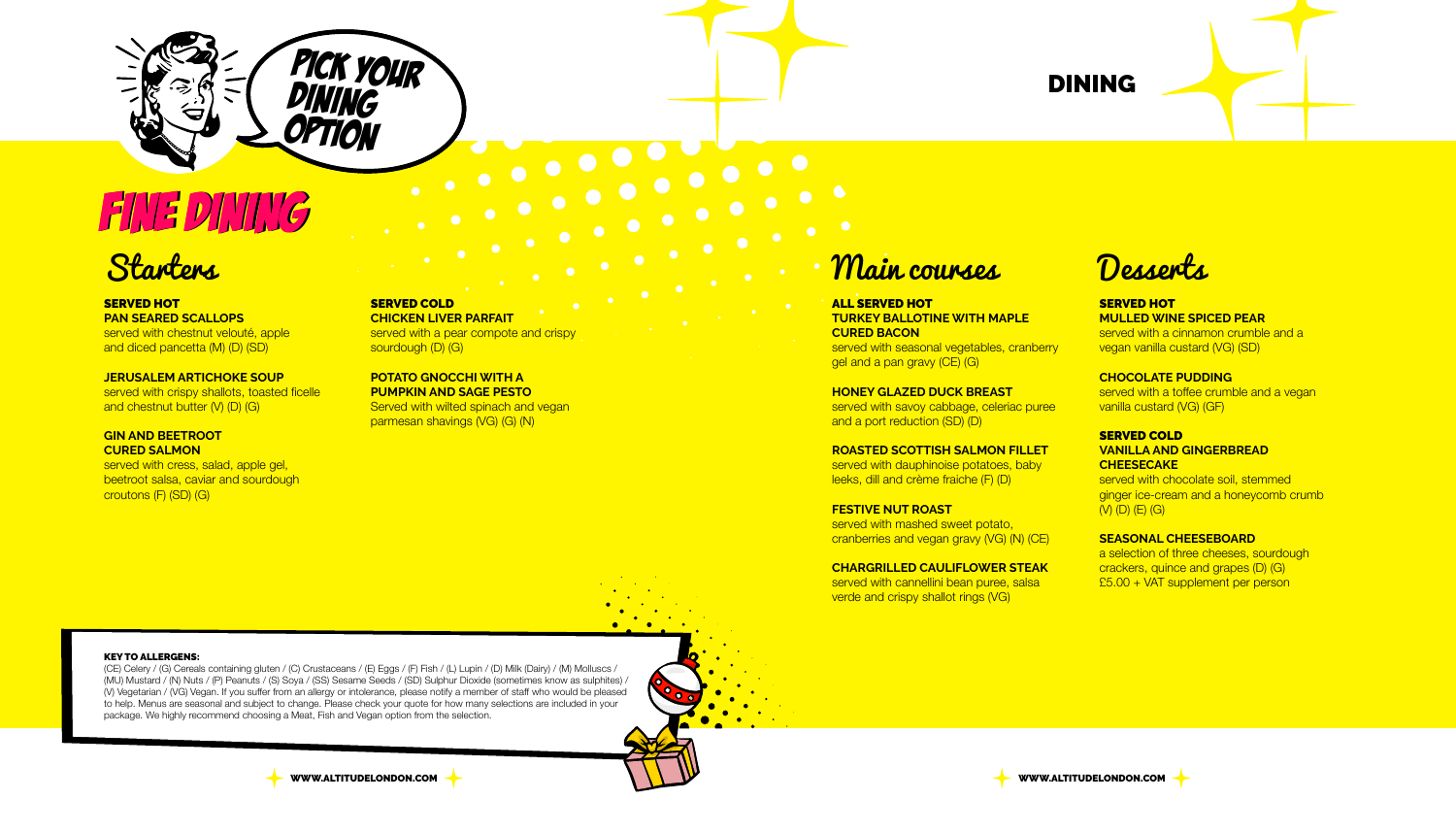![](_page_5_Picture_19.jpeg)

![](_page_5_Picture_21.jpeg)

Served in a dark chocolate cup with fresh redcurrants (D) (E)

## **CHOCOLATE MOUSSE**

## **SALTED CARAMEL POT DE CRÈME**

Served with a honeycomb crumb (D) (E) (G) (SD)

**CLEMENTINE TRIFLE**  Served layered with coconut (G)

Served in a chocolate tartlet with shortbread crumbs and crystallised ginger (D) (E) (G) (SD)

## **VEGETARIAN**

### **VEGAN MINI ALMOND CAKE**

Topped with poached rhubarb and a rhubarb jelly (G) (N)

![](_page_5_Picture_34.jpeg)

**CRANBERRY AND GINGER PORK CHIPOTLE** Served on a skewer (G)

### **MINI VANILLA AND GINGER CHEESECAKE**

## **MINI CHOCOLATE AND**

**CRAB AND GRUYERE TARTLET** Served with a coriander cress  $(C)$   $(D)$   $(G)$   $(E)$ 

Sweets

**CHICKEN PARFAIT & CARAMELISED RED ONION CHUTNEY** Served on a garlic and thyme crostini (D) (G) (SD)

> **PORTOBELLO MUSHROOM AND BUTTERNUT SQUASH TACO** Served with a pumpkin puree

**CHICKPEA FALAFEL** Served with a sweet chilli dipping sauce (G)

**RARE ROAST FILLET OF BEEF** Served in a Yorkshire pudding with creamed mash and balsamic caramelised onions (E) (D) (G) (SD)

(CE) Celery / (G) Cereals containing gluten / (C) Crustaceans / (E) Eggs / (F) Fish / (L) Lupin / (D) Milk (Dairy) / (M) Molluscs / (MU) Mustard / (N) Nuts / (P) Peanuts / (S) Soya / (SS) Sesame Seeds / (SD) Sulphur Dioxide (sometimes know as sulphites) / (V) Vegetarian / (VG) Vegan. If you suffer from an allergy or intolerance, please notify a member of staff who would be pleased to help. Menus are seasonal and subject to change. Please check your quote for how many selections are included in your package. We highly recommend choosing a Meat, Fish and Vegan option from the selection. **THERE AND GINGER**<br> **PORK CHIPOTLE**<br> **PORK CHIPOTLE**<br> **PORK CHIPOTLE**<br> **Served** on a skewer (G)<br> **CHICKEN PARFAIT & CARAMELISED**<br> **Served** on a gartic and thyme crossini<br> **RARE ROAST FILLET OF BEEF**<br> **Served** on a gartic

**ROAST TURKEY** Served in a Yorkshire pudding with spring onion mash and cranberry sauce (D) (E) (G)

**PRAWN TEMPURA** Served with red chilli and A lemon aioli dip (C) (E) (G)

![](_page_5_Picture_0.jpeg)

![](_page_5_Picture_1.jpeg)

**BEETROOT AND GIN CURED SALMON** Served with pickled cucumber, apple relish and a beetroot caviar (F) (SD)

**CHEESE FILO TARTLET** Served with micro cress (G) (D) (SD)

**GOAT'S CHEESE LOLLIPOP** Served with a pickled beetroot glaze and topped with popping candy (D) (N) (SD)

![](_page_5_Picture_12.jpeg)

KEY TO ALLERGENS:

# CANAPES CANAPES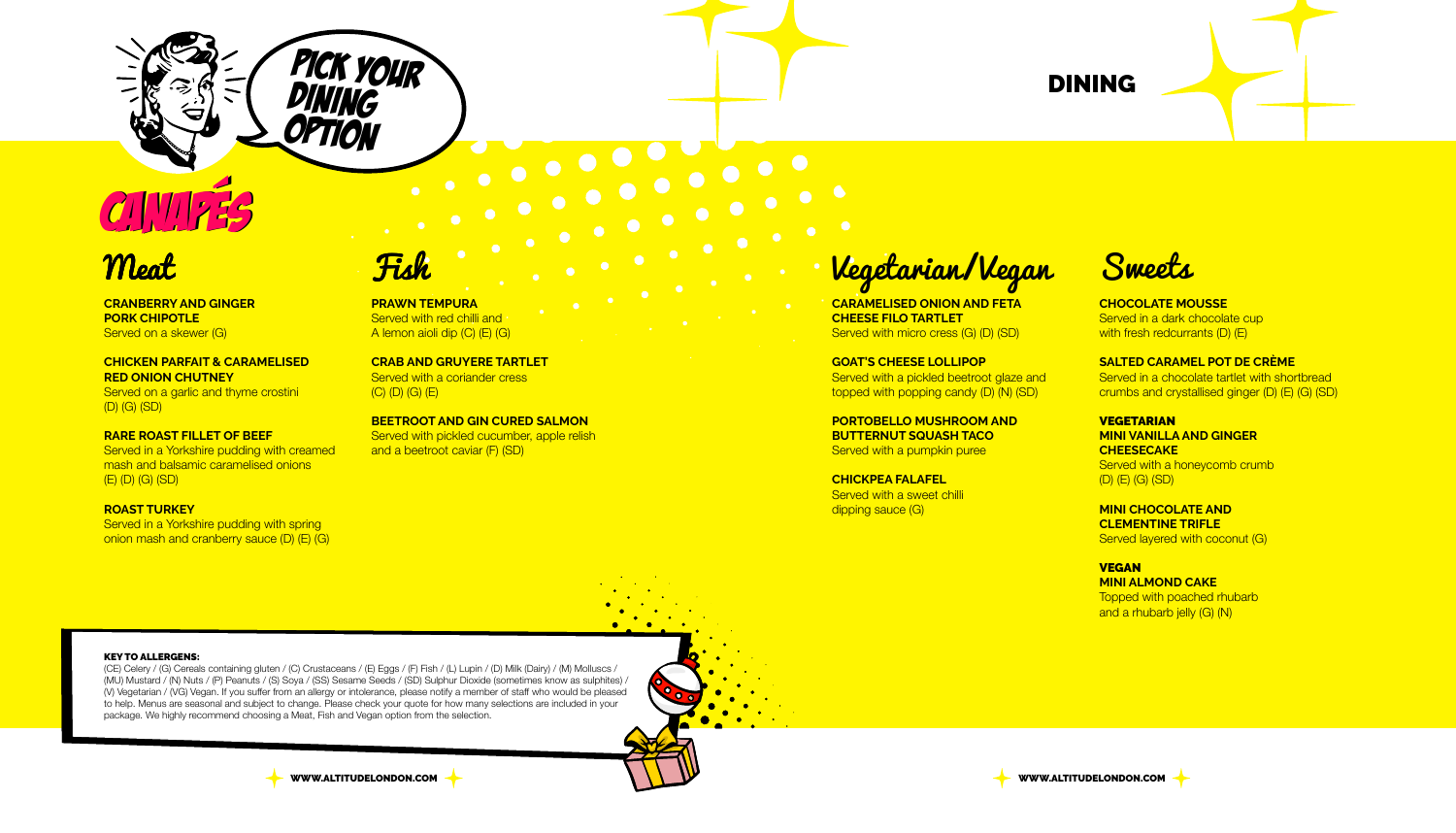![](_page_6_Picture_29.jpeg)

![](_page_6_Picture_30.jpeg)

![](_page_6_Picture_31.jpeg)

## **SLICED ROAST BEEF**

Served with thyme roast potatoes, honey glazed chantilly carrots and a shallot and port reduction sauce (SD)

Served with parsnip mash, seasonal greens and a chicken jus (CE)

## **SLOW ROASTED TURKEY**

Served with roast potatoes, sage and onion stuffing, brussels sprouts and cranberry sauce (G)

Served with baby new potatoes, spring onions and a plum dressing (S). Potatoes can be exchanged for seasonal greens

Served warm with a Baileys cream (G) (D) (E) (SD)

## **LEMON AND SAGE CORN FED CHICKEN BREAST**

Served with crystallised ginger and spiced biscuit base (G) (D) (E)

## **SMOKED DUCK SALAD**

Served warm with a pecan and cinnamon crumb and vanilla custard (G) (D) (N) (E)

## **VEGAN MULLED WINE POACHED PEARS**

Served warm with a vegan custard (SD)

Served warm with a pecan and cinnamon crumb and vegan vanilla custard (G) (N)

![](_page_6_Picture_45.jpeg)

## **MINI MINCE PIES**

**CLASSIC FISH AND CHIPS** Served with mushy peas, tartare sauce

**ORANGE AND CINNAMON GLAZED SALMON** Served with flaked jasmine rice and seasonal charred vegetables (F)

## **WARM DOUBLE CHOCOLATE CAKE**

Served with crushed clementine and vanilla custard (D)

## **VANILLA AND CLEMENTINE CHEESECAKE**

Served with baby new potatoes, roasted peppers, swiss chard and preserved lemons in a tomato sauce over a bed of couscous (CE) (F) (G)

Served with green beans, olives, tomatoes and egg (F) (E)

## **STILTON, APPLE & WATERCRESS SALAD** Served with honey glazed walnuts  $(D)$   $(N)$   $(E)$

### **APPLE & CARAMEL CRUMBLE**

## **VEGAN FISH AND CHIPS** Served with mushy peas, vegan tartare sauce and a slice of lemon (G)

Served with wilted spinach and vegan parmesan shavings (G) (N)

## **APPLE AND CARAMEL CRUMBLE**

![](_page_6_Picture_1.jpeg)

and a slice of lemon (F) (D) (G) (E)

## **SAFFRON SEABASS TAGINE**

## **SALMON NIÇOISE**

Meat Sweets Fish Vegetarian/Vegan

**FESTIVE NUT ROAST**

Served with mashed sweet potato, cranberries and vegan gravy (N) (CE)

## **POTATO GNOCCHI WITH A PUMPKIN AND SAGE PESTO**

# BOWL FOOD BOWL FOOD

![](_page_6_Picture_0.jpeg)

### KEY TO ALLERGENS:

(CE) Celery / (G) Cereals containing gluten / (C) Crustaceans / (E) Eggs / (F) Fish / (L) Lupin / (D) Milk (Dairy) / (M) Molluscs / (MU) Mustard / (N) Nuts / (P) Peanuts / (S) Soya / (SS) Sesame Seeds / (SD) Sulphur Dioxide (sometimes know as sulphites) / (V) Vegetarian / (VG) Vegan. If you suffer from an allergy or intolerance, please notify a member of staff who would be pleased to help. Menus are seasonal and subject to change. Please check your quote for how many selections are included in your package. We highly recommend choosing a Meat, Fish and Vegan option from the selection.